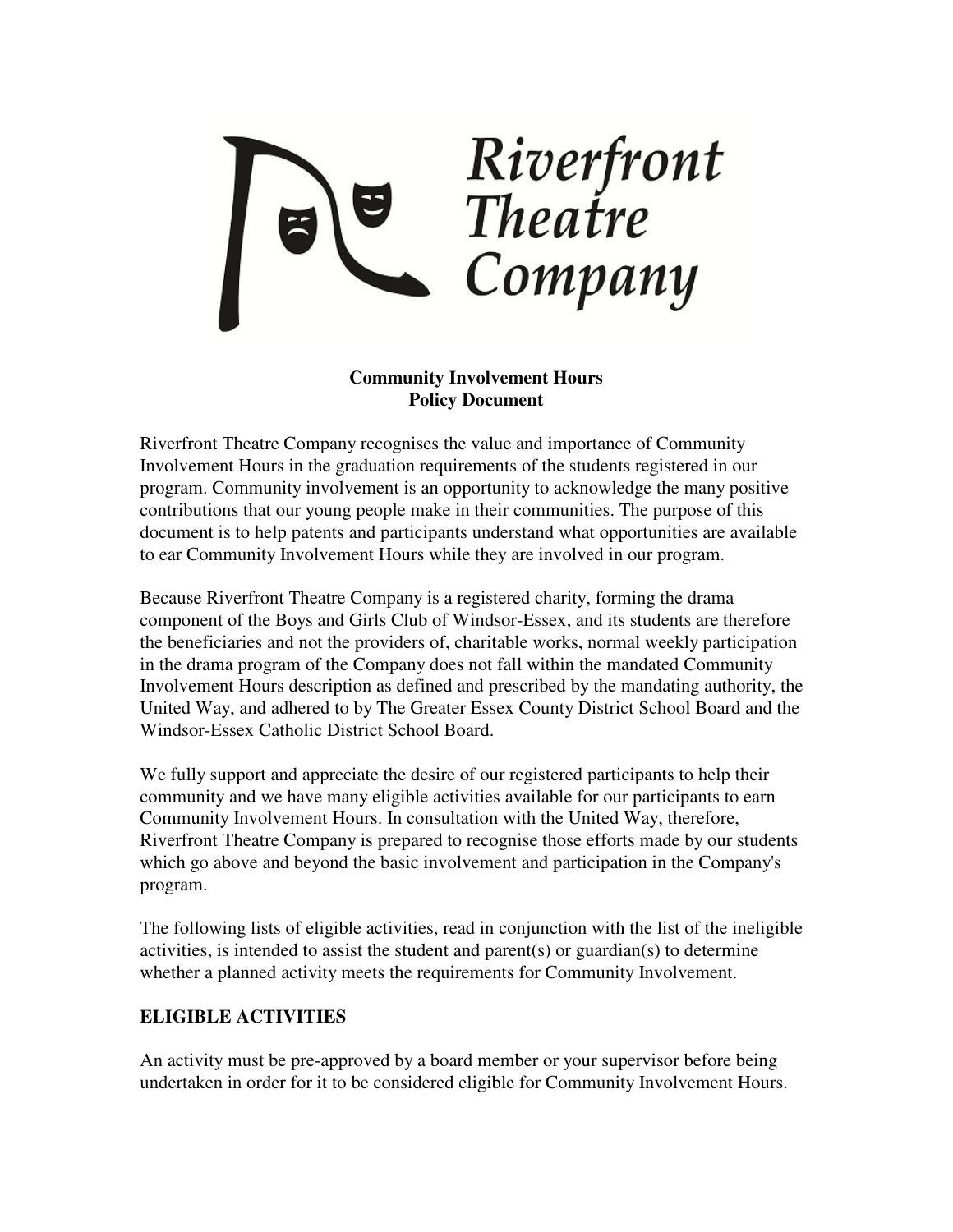- Building of set pieces, props or costumes, done on the participant's own time and not during regular Saturday rehearsal/class days
- Building of set pieces, props or costumes for the Junior productions, during regular Saturday rehearsal/class days
- Assisting with set up and dismantal or transportation of Riverfront equipment and sets to and from storage facilities
- Cleaning, rehearsal space or theatre space after a performance or practice
- Helping supervise a junior activity or production.
- Assisting in the directing or production of a junior performance.
- Assisting at a production as an usher, moving props, overseeing bake sales, etc. (not acting)
- Performing technical duties i.e. Lighting, Sound at dress rehearsals or during production.
- Assisting in the planning, preparation, or execution of a fund raising event (participation in the event is not; i.e. Bowling in a Bowlathon is not eligible)
- Performing at sanctioned FREE community events. i.e. Nursing homes, shoools, etc.

## **INELIGIBLE ACTIVITIES**

- Participation in regular Riverfront programs. (i.e. Saturday training/rehearsals)
- Rehearsals
- Performing on Stage
- Participating in Riverfront events (i.e. Cast parties, bowl-a-thon, etc.)

This list is not an exhaustive list but only a guideline.

Where an event or activity does not clearly fall within the guidelines, the Executive director, in consultation with the appropriate United Way or Board of Education supervisor, has the discretion to approve or reject any activity or event.

Riverfront Theatre Company reserves the right to approve other activities from time to time if they are deemed to be a benefit. However any activity must be pre-approved prior